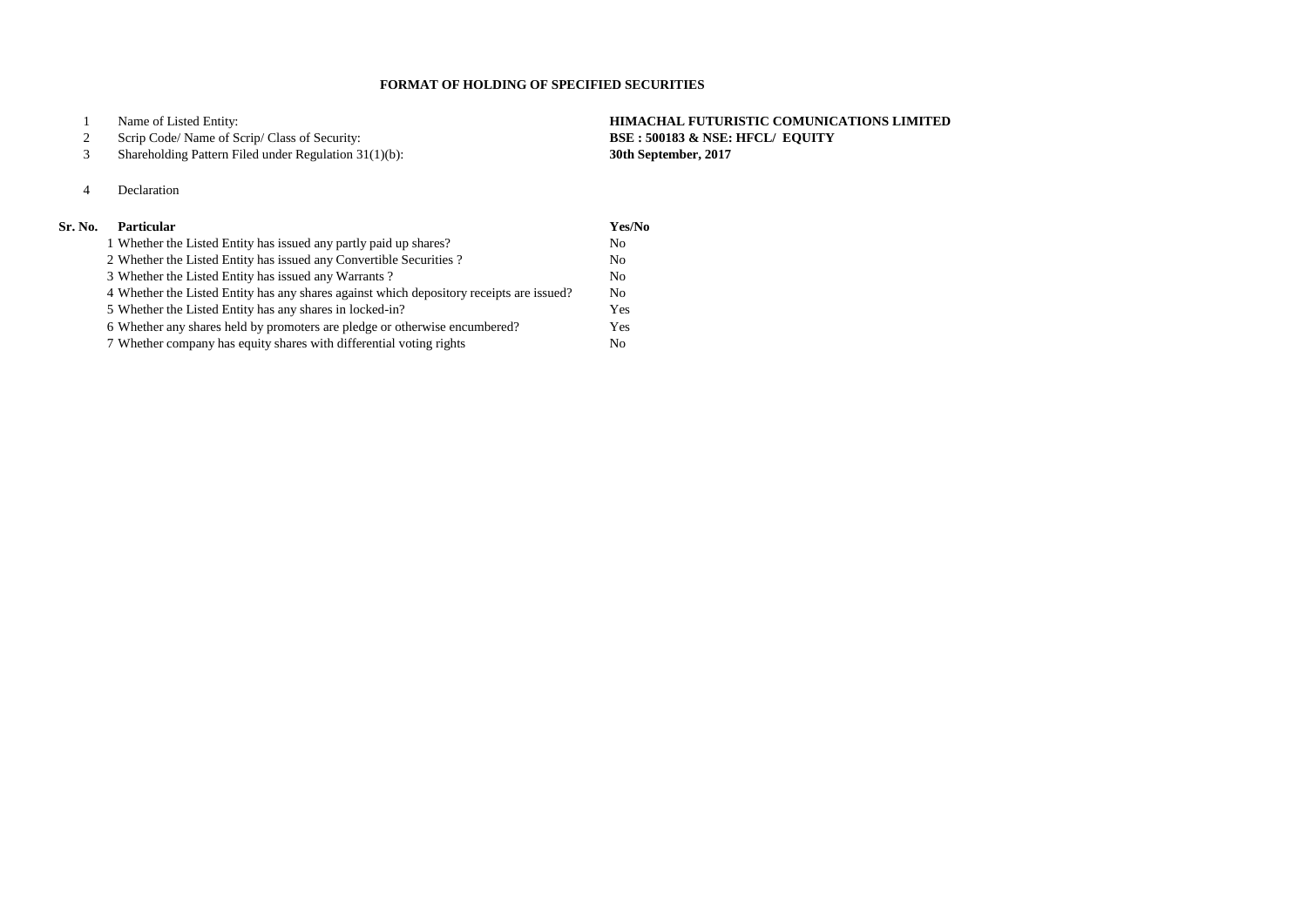|                             | <b>Table I - Summary Statement holding of specified securities</b> |                      |                                       |                           |                                       |                                  |                                                                           |             |                            |                                                                     |              |                                                                                     |                                                                                                                                         |                    |                                                      |                                                                            |                                                    |                                    |
|-----------------------------|--------------------------------------------------------------------|----------------------|---------------------------------------|---------------------------|---------------------------------------|----------------------------------|---------------------------------------------------------------------------|-------------|----------------------------|---------------------------------------------------------------------|--------------|-------------------------------------------------------------------------------------|-----------------------------------------------------------------------------------------------------------------------------------------|--------------------|------------------------------------------------------|----------------------------------------------------------------------------|----------------------------------------------------|------------------------------------|
|                             |                                                                    |                      |                                       |                           |                                       |                                  |                                                                           |             |                            |                                                                     |              |                                                                                     |                                                                                                                                         |                    |                                                      |                                                                            |                                                    |                                    |
| Category<br>$\mathbf{I}(I)$ |                                                                    |                      |                                       |                           |                                       |                                  |                                                                           |             |                            | Number of Voting Rights held in each class of<br>securities<br>(IX) |              | No. of<br><b>Shares</b>                                                             | Shareholdi<br>ng, as a % Number of Locked<br>assuming<br>full<br>conversion                                                             | in shares<br>(XII) |                                                      | <b>Number of Shares</b><br>pledged or<br>otherwise<br>encumbered<br>(XIII) |                                                    |                                    |
|                             | <b>Category of shareholder</b>                                     | Nos. of shareholders | No. of fully paid<br>up equity shares | No. of Partly paid-up     | No. of shares<br>underlying           | <b>Total nos, shares</b><br>held | Shareholding as a % of<br>total no. of shares<br>(calculated as per SCRR, |             | <b>No of Voting Rights</b> |                                                                     |              | <b>Underlying</b><br>Outstandin                                                     | convertible<br>securities<br>as a<br>percentage<br>of diluted<br>share<br>capital)<br>$(XI)=$<br>$(VII)+(X)$<br>As a % of<br>$(A+B+C2)$ | No.<br>(a)         | As a $%$<br>of total<br><b>Shares</b><br>held<br>(b) |                                                                            |                                                    | Number of equity<br>shares held in |
|                             | (II)                                                               | (III)                | held<br>(IV)                          | equity shares held<br>(V) | <b>Depository</b><br>Receipts<br>(VI) | $(VII) = (IV)+(V)+$<br>(VI)      | 1957<br>(VIII)<br>As a % of $(A+B+C2)$                                    | Class eg: X | <b>Class</b><br>eg:Y       | <b>Total</b>                                                        | $\mathbf{C}$ | convertible<br>Total as securities<br>a % of (including<br>$(A+B+$ Warrants)<br>(X) |                                                                                                                                         |                    |                                                      | No.<br>(a)                                                                 | As a %<br>of total<br><b>Shares</b><br>held<br>(b) | dematerialized<br>form<br>(XIV)    |
|                             | (A) Promoter & Promoter Group                                      |                      | 474682198                             |                           |                                       | 474682198                        | 38.30006                                                                  | 474682198   |                            | 474682198 38.3001                                                   |              |                                                                                     | 38.3000591                                                                                                                              |                    |                                                      | 0 241548750 50.886                                                         |                                                    | 474682198                          |
|                             | (B) Public                                                         | 232183               | 764694996                             |                           |                                       | 764694996                        | 61.69994                                                                  | 764694996   |                            | 764694996 61.6999                                                   |              |                                                                                     | 61.6999409                                                                                                                              |                    |                                                      |                                                                            |                                                    | 764158730                          |
|                             | (C) Non Promoter- Non Public                                       |                      |                                       |                           |                                       |                                  |                                                                           |             |                            |                                                                     |              |                                                                                     |                                                                                                                                         |                    |                                                      |                                                                            |                                                    |                                    |
|                             | (C1) Shares underlying DRs                                         |                      |                                       |                           |                                       |                                  |                                                                           |             |                            |                                                                     |              |                                                                                     |                                                                                                                                         |                    |                                                      |                                                                            |                                                    |                                    |
|                             | (C2) Shares held by Employee Trusts                                |                      |                                       |                           |                                       |                                  |                                                                           |             |                            |                                                                     |              |                                                                                     |                                                                                                                                         |                    |                                                      |                                                                            |                                                    |                                    |
|                             | <b>Total</b>                                                       | 232191               | 1239377194                            |                           |                                       | 1239377194                       | 100                                                                       | 1239377194  |                            | 1239377194                                                          | 100          |                                                                                     |                                                                                                                                         |                    |                                                      | 0 241548750                                                                | 19.49                                              | 1238840928                         |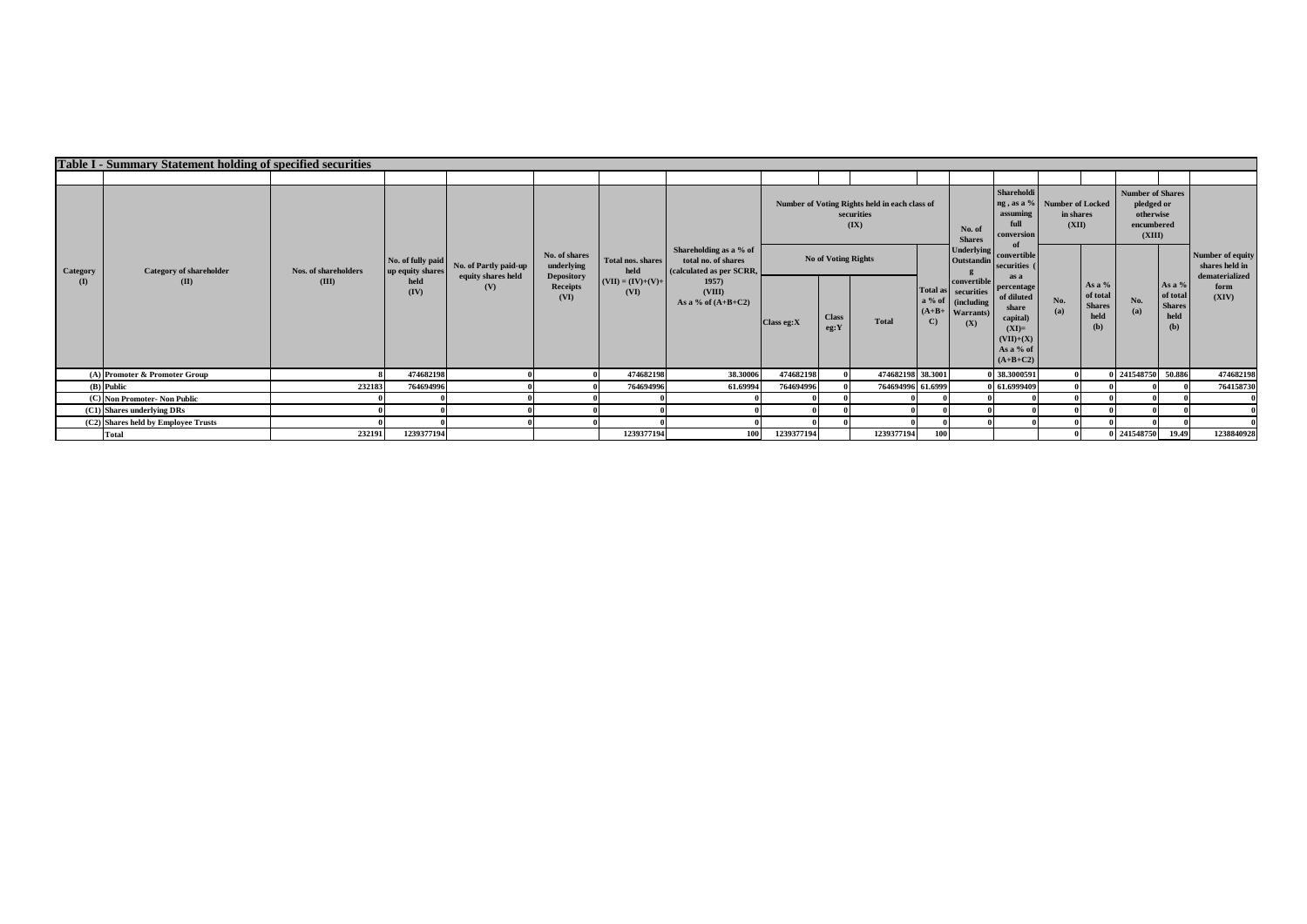#### **Table II - Statement showing shareholding pattern of the Promoter and Promoter Group**

|                                                                                 |                      |                                                                              |                                                                   |                                          |                                                | <b>Sharehol</b><br>ding %                                  |                |                            | Number of Voting Rights held in each class of securities<br>(IX) |                                                     |                                                                                   | Shareholdin<br>$g$ , as a $\%$<br>assuming<br>full                                                                        | <b>Number of Locked</b><br>in shares<br>(XII) |                                                      |                  | <b>Number of Shares</b><br>pledged or otherwise<br>encumbered<br>(XIII) |                                                   |
|---------------------------------------------------------------------------------|----------------------|------------------------------------------------------------------------------|-------------------------------------------------------------------|------------------------------------------|------------------------------------------------|------------------------------------------------------------|----------------|----------------------------|------------------------------------------------------------------|-----------------------------------------------------|-----------------------------------------------------------------------------------|---------------------------------------------------------------------------------------------------------------------------|-----------------------------------------------|------------------------------------------------------|------------------|-------------------------------------------------------------------------|---------------------------------------------------|
|                                                                                 |                      |                                                                              |                                                                   | Nos. of                                  |                                                | calculate<br>d as per                                      |                | <b>No of Voting Rights</b> |                                                                  |                                                     | No. of<br><b>Shares</b><br>Underlying                                             | conversion<br>of<br>convertible                                                                                           |                                               |                                                      |                  |                                                                         | Number of equity                                  |
| <b>Category &amp; Name of the Shareholders</b><br>(I)                           | <b>Ider</b><br>(III) | No. of No. of fully paid<br>shareho up equity shares<br>held<br>$\vert$ (IV) | <b>Partly paid-</b><br>up equity<br>shares held Depository<br>(V) | shares<br>underlying<br>Receipts<br>(VI) | Total nos. shares<br>held<br>$(VII = IV+V+VI)$ | SCRR,<br>1957<br>As a %<br>of<br>$(A+B+C)$<br>2)<br>(VIII) | <b>Class X</b> | <b>ClassY</b>              | <b>Total</b>                                                     | Total as a<br>% of Total<br><b>Voting</b><br>rights | <b>Outstanding</b><br>convertible<br>securities<br>(including<br>Warrants)<br>(X) | securities (<br>as a<br>percentage<br>of diluted<br>share<br>capital)<br>$(XI) =$<br>$(VII)+(X)$<br>as a % of<br>$A+B+C2$ | No.<br>(a)                                    | As a $%$<br>of total<br><b>Shares</b><br>held<br>(b) | No.<br>(a)       | As a % of<br>total shares<br>held<br>(b)                                | shares held in<br>dematerialized<br>form<br>(XIV) |
| 1 Indian                                                                        |                      |                                                                              |                                                                   |                                          |                                                |                                                            |                |                            |                                                                  |                                                     |                                                                                   |                                                                                                                           |                                               |                                                      |                  |                                                                         |                                                   |
| (a) Individuals/Hindu undivided Family                                          |                      |                                                                              |                                                                   |                                          |                                                |                                                            |                |                            |                                                                  |                                                     |                                                                                   |                                                                                                                           |                                               |                                                      |                  |                                                                         |                                                   |
| Anant Nahata                                                                    |                      | 470000                                                                       | $\Omega$                                                          |                                          | 470000                                         | 0.03792                                                    | 470000         |                            | 470000                                                           | 0.03792                                             | $\Omega$                                                                          | 0.03792                                                                                                                   | $\Omega$                                      | $\Omega$                                             | 239700           | 51.00000                                                                | 470000                                            |
| Mahendra Nahata                                                                 |                      | 73477                                                                        |                                                                   |                                          | 73477                                          | 0.00593                                                    | 73477          |                            | 73477                                                            | 0.00593                                             |                                                                                   | 0.00593                                                                                                                   |                                               | $\Omega$                                             |                  | $\Omega$                                                                | 73477                                             |
| Manik Lal Nahata                                                                |                      | 11920                                                                        |                                                                   |                                          | 11920                                          | 0.00096                                                    | 11920          |                            | 11920                                                            | 0.00096                                             |                                                                                   | 0.00096                                                                                                                   | $\Omega$                                      | $\Omega$                                             |                  | $\Omega$                                                                | 11920                                             |
| (b) Central Government/ State Government(s)                                     |                      |                                                                              |                                                                   | $\Omega$                                 | $\Omega$                                       |                                                            |                |                            | $\Omega$                                                         |                                                     |                                                                                   | 0.00000                                                                                                                   |                                               | $\Omega$                                             |                  | $\Omega$                                                                |                                                   |
|                                                                                 |                      |                                                                              |                                                                   |                                          |                                                |                                                            |                |                            |                                                                  |                                                     |                                                                                   |                                                                                                                           |                                               |                                                      |                  |                                                                         |                                                   |
|                                                                                 |                      |                                                                              |                                                                   |                                          |                                                |                                                            |                |                            |                                                                  |                                                     |                                                                                   |                                                                                                                           |                                               |                                                      |                  |                                                                         |                                                   |
| (c) Financial Institutions/Banks                                                |                      |                                                                              |                                                                   | $\Omega$                                 | $\Omega$                                       |                                                            |                |                            |                                                                  |                                                     |                                                                                   | 0.00000                                                                                                                   |                                               | $\Omega$                                             |                  | $\Omega$                                                                |                                                   |
|                                                                                 |                      |                                                                              |                                                                   |                                          |                                                |                                                            |                |                            |                                                                  |                                                     |                                                                                   |                                                                                                                           |                                               |                                                      |                  |                                                                         |                                                   |
| (d) Any Other (specify)                                                         |                      |                                                                              |                                                                   |                                          |                                                |                                                            |                |                            |                                                                  |                                                     |                                                                                   |                                                                                                                           |                                               |                                                      |                  |                                                                         |                                                   |
|                                                                                 |                      |                                                                              |                                                                   |                                          |                                                |                                                            |                |                            |                                                                  |                                                     |                                                                                   |                                                                                                                           |                                               |                                                      |                  |                                                                         |                                                   |
| <b>Bodies Corporate</b>                                                         |                      |                                                                              |                                                                   |                                          |                                                |                                                            |                |                            |                                                                  |                                                     |                                                                                   |                                                                                                                           |                                               |                                                      |                  |                                                                         |                                                   |
| MN Ventures Private Limited                                                     |                      | 238390000                                                                    | $\Omega$                                                          | $\Omega$                                 | 238390000 19.23466                             |                                                            | 238390000      |                            | 238390000                                                        | 19.23466                                            |                                                                                   |                                                                                                                           | 19.23466 116811100 ######                     |                                                      | 121578900        | 51.00000                                                                | 238390000                                         |
| NextWave Communications Private Limited                                         |                      | 212365000                                                                    | $\Omega$                                                          | $\Omega$                                 | 212365000 17.13482                             |                                                            | 212365000      |                            | 212365000                                                        | 17.13482                                            |                                                                                   | 17.13482                                                                                                                  | 92634850                                      | ######                                               | 119730150        | 56.37942                                                                | 212365000                                         |
| Fitcore Tech-Solutions Pvt. Ltd.                                                |                      | 22400000                                                                     | $\Omega$                                                          |                                          | 22400000                                       | 1.80736                                                    | 22400000       |                            | 22400000                                                         | 1.80736                                             |                                                                                   | 1.80736                                                                                                                   |                                               |                                                      |                  | 0.00000                                                                 | 22400000                                          |
| Vinsan Brothers (P) Ltd                                                         |                      | 671600                                                                       |                                                                   |                                          | 671600                                         | 0.05419                                                    | 671600         |                            | 671600                                                           | 0.05419                                             |                                                                                   | 0.05419                                                                                                                   | $\Omega$                                      | $\Omega$                                             |                  |                                                                         | 671600                                            |
| Shanker Sales Promotion (P) Ltd                                                 |                      | 300201                                                                       |                                                                   |                                          | 300201                                         | 0.02422                                                    | 300201         |                            | 300201                                                           | 0.02422                                             |                                                                                   | 0.02422                                                                                                                   |                                               |                                                      |                  |                                                                         | 300201                                            |
| Sub-Total- $(A)$ $(1)$                                                          |                      | 474682198                                                                    |                                                                   |                                          | 474682198 38.30006                             |                                                            | 474682198      |                            | 474682198                                                        | 38.30006                                            |                                                                                   | 0 38.3000591 209445950                                                                                                    |                                               |                                                      | 92.621 241548750 | 50.88641                                                                | 474682198                                         |
| <b>2 Foreign</b>                                                                |                      |                                                                              |                                                                   |                                          |                                                |                                                            |                |                            |                                                                  |                                                     |                                                                                   |                                                                                                                           |                                               |                                                      |                  |                                                                         |                                                   |
| (a) Indivi/Non-Resi Foreign Indivi                                              |                      |                                                                              |                                                                   |                                          | $\Omega$                                       |                                                            |                |                            |                                                                  |                                                     |                                                                                   | $\Omega$                                                                                                                  |                                               | $\Omega$                                             |                  |                                                                         |                                                   |
|                                                                                 |                      |                                                                              |                                                                   |                                          |                                                |                                                            |                |                            |                                                                  |                                                     |                                                                                   |                                                                                                                           |                                               |                                                      |                  |                                                                         |                                                   |
|                                                                                 | $\Omega$             |                                                                              |                                                                   | $\Omega$                                 | $\Omega$                                       |                                                            |                |                            |                                                                  |                                                     |                                                                                   | $\Omega$                                                                                                                  | $\Omega$                                      | $\Omega$                                             |                  | $\Omega$                                                                |                                                   |
| (b) Government                                                                  |                      |                                                                              |                                                                   |                                          |                                                |                                                            |                |                            |                                                                  |                                                     |                                                                                   |                                                                                                                           |                                               |                                                      |                  |                                                                         |                                                   |
|                                                                                 |                      |                                                                              |                                                                   |                                          |                                                |                                                            |                |                            |                                                                  |                                                     |                                                                                   |                                                                                                                           |                                               |                                                      |                  |                                                                         |                                                   |
| (c) Institutions                                                                | $\Omega$             |                                                                              |                                                                   |                                          | $\Omega$                                       |                                                            |                |                            |                                                                  |                                                     |                                                                                   |                                                                                                                           |                                               | $\Omega$                                             |                  | $\Omega$                                                                |                                                   |
|                                                                                 |                      |                                                                              |                                                                   |                                          |                                                |                                                            |                |                            |                                                                  |                                                     |                                                                                   |                                                                                                                           |                                               |                                                      |                  |                                                                         |                                                   |
|                                                                                 |                      |                                                                              |                                                                   |                                          |                                                |                                                            |                |                            |                                                                  |                                                     |                                                                                   |                                                                                                                           |                                               |                                                      |                  |                                                                         |                                                   |
| (d) Foreign Portfolio Investor                                                  | $\Omega$             |                                                                              |                                                                   | $\Omega$                                 |                                                |                                                            |                |                            |                                                                  |                                                     |                                                                                   |                                                                                                                           |                                               | $\Omega$                                             |                  | $\Omega$                                                                |                                                   |
|                                                                                 |                      |                                                                              |                                                                   |                                          |                                                |                                                            |                |                            |                                                                  |                                                     |                                                                                   |                                                                                                                           |                                               |                                                      |                  |                                                                         |                                                   |
|                                                                                 |                      |                                                                              |                                                                   |                                          |                                                |                                                            |                |                            |                                                                  |                                                     |                                                                                   |                                                                                                                           |                                               |                                                      |                  |                                                                         |                                                   |
| (e) Any Other (specify)                                                         | $\Omega$             |                                                                              | $\Omega$                                                          | $\Omega$                                 | $\Omega$                                       |                                                            |                |                            | $\Omega$                                                         |                                                     | $\Omega$                                                                          | $\Omega$                                                                                                                  |                                               | $\Omega$                                             |                  | $\Omega$                                                                |                                                   |
|                                                                                 |                      |                                                                              |                                                                   |                                          |                                                |                                                            |                |                            |                                                                  |                                                     |                                                                                   |                                                                                                                           |                                               |                                                      |                  |                                                                         |                                                   |
|                                                                                 |                      |                                                                              |                                                                   |                                          |                                                |                                                            |                |                            |                                                                  |                                                     |                                                                                   |                                                                                                                           |                                               |                                                      |                  |                                                                         |                                                   |
| <b>Total Shareholding of Promoter and</b><br>Promoter Group $(A)=(A)(1)+(A)(2)$ | 8                    | 474682198                                                                    | 0                                                                 | $\mathbf{0}$                             | 474682198 38.30006                             |                                                            | 474682198      |                            | 474682198                                                        | 38.30006                                            | $\theta$                                                                          |                                                                                                                           | 38.30006 209445950                            |                                                      | 92.621 241548750 | 50.88641                                                                | 474682198                                         |

Details of Shares which remain unclaimed may be given hear along with details such as number of shareholders, outstanding shares held in demat/unclaimed suspense account, voting rights which are frozen etc. : **NIL**

Note: (1) PAN would not be displayed on website of Stock Exchange(s).

(2) The term Encumbrance has the same meaning as assigned under regulation 28

(3) of SEBI (Substantial Acquisition of Shares and Takeovers) Regulations, 2011.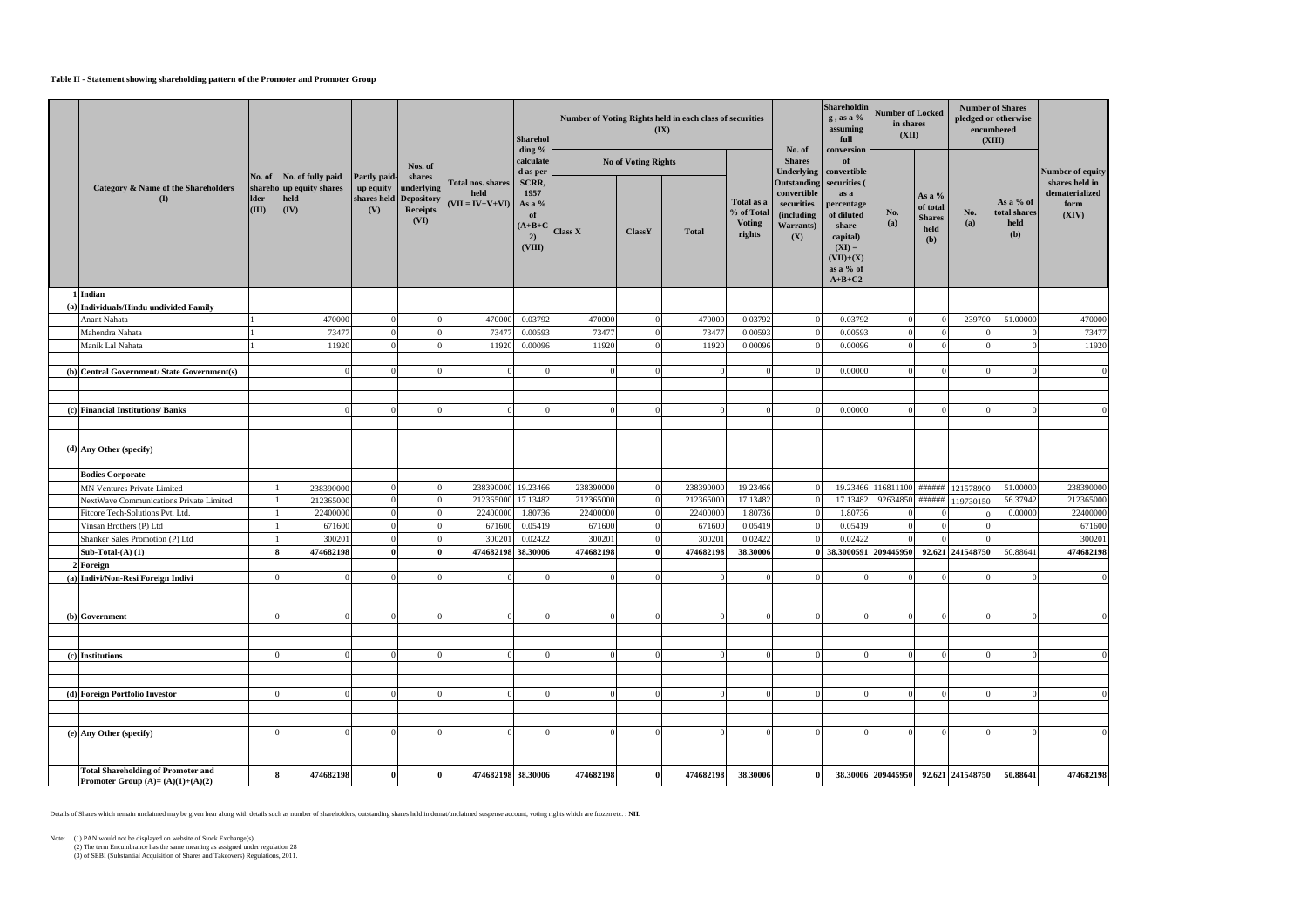#### Table III - Statement showing shareholding pattern of the Public shareholder

|                                                         |                                |                                                                |                                         | Nos. of<br>shares<br>underlying<br>shares held Depository<br>Receipts<br>(VI) |                                                | Sharehold<br>ing $\%$<br>calculated<br>as per<br>SCRR,<br>1957<br>As a % of<br>$(A+B+C2)$ Class X<br>(VIII) |                            |            | Number of Voting Rights held in each class of securities<br>$(\mathbf{IX})$ |                                                     |                                                                                              | ng, as a %<br>assuming<br>full                                                                                                           | Shareholdi Number of Locked in<br>shares<br>(XII) |                                                    | <b>NUMBER OF SHAFT</b><br>pledged or otherwise<br>encumbered<br>$\alpha$ III |                                          |                                                                       |
|---------------------------------------------------------|--------------------------------|----------------------------------------------------------------|-----------------------------------------|-------------------------------------------------------------------------------|------------------------------------------------|-------------------------------------------------------------------------------------------------------------|----------------------------|------------|-----------------------------------------------------------------------------|-----------------------------------------------------|----------------------------------------------------------------------------------------------|------------------------------------------------------------------------------------------------------------------------------------------|---------------------------------------------------|----------------------------------------------------|------------------------------------------------------------------------------|------------------------------------------|-----------------------------------------------------------------------|
|                                                         |                                |                                                                | <b>Partly paid-</b><br>up equity<br>(V) |                                                                               | Total nos. shares<br>held<br>$(VII = IV+V+VI)$ |                                                                                                             | <b>No of Voting Rights</b> |            |                                                                             |                                                     | No. of<br><b>Shares</b>                                                                      | conversion<br>of                                                                                                                         |                                                   |                                                    |                                                                              |                                          |                                                                       |
| Category & Name of the Shareholders<br>$\mathbf{I}$     | No. of<br>shareholder<br>(III) | No. of fully paid<br>up equity shares<br>$\bold{held}$<br>(IV) |                                         |                                                                               |                                                |                                                                                                             |                            | ClassY     | <b>Total</b>                                                                | Total as a<br>% of Total<br><b>Voting</b><br>rights | Underlying<br>Outstandin<br>g<br>convertible<br>securities<br>(including<br>Warrants)<br>(X) | convertible<br>securities (<br>as a<br>percentage<br>of diluted<br>share<br>capital)<br>$(XI) =$<br>$(VII)+(X)$<br>as a % of<br>$A+B+C2$ | No.<br>(a)                                        | As a %<br>of total<br><b>Shares</b><br>held<br>(b) | No.<br>(a)                                                                   | As a % of<br>total shares<br>held<br>(b) | Number of equity<br>shares held in<br>dematerialized<br>form<br>(XIV) |
| <b>Institutions</b>                                     |                                |                                                                |                                         |                                                                               |                                                |                                                                                                             |                            |            |                                                                             |                                                     |                                                                                              |                                                                                                                                          |                                                   |                                                    |                                                                              |                                          |                                                                       |
| <b>Mutual Funds/UTI</b>                                 | 14                             | 276380                                                         | $\theta$                                | $\mathbf{0}$                                                                  | 276380                                         | 0.02230                                                                                                     | 276380                     | $\theta$   | 276380                                                                      | 0.02230                                             |                                                                                              | 0.02230                                                                                                                                  | $\bf{0}$                                          | $\Omega$                                           | $\theta$                                                                     | $\mathbf{0}$                             | 272550                                                                |
|                                                         |                                |                                                                |                                         |                                                                               |                                                |                                                                                                             |                            |            |                                                                             |                                                     |                                                                                              |                                                                                                                                          |                                                   |                                                    |                                                                              |                                          |                                                                       |
| <b>Venture Capital Funds</b>                            |                                | $\Omega$                                                       |                                         |                                                                               |                                                | $\Omega$                                                                                                    |                            |            |                                                                             |                                                     |                                                                                              |                                                                                                                                          |                                                   |                                                    | $\Omega$                                                                     | $\Omega$                                 |                                                                       |
|                                                         |                                |                                                                |                                         |                                                                               |                                                |                                                                                                             |                            |            |                                                                             |                                                     |                                                                                              |                                                                                                                                          |                                                   |                                                    |                                                                              |                                          |                                                                       |
|                                                         |                                |                                                                |                                         |                                                                               |                                                |                                                                                                             |                            |            |                                                                             |                                                     |                                                                                              |                                                                                                                                          |                                                   |                                                    |                                                                              |                                          |                                                                       |
|                                                         |                                |                                                                |                                         |                                                                               |                                                |                                                                                                             |                            |            |                                                                             |                                                     |                                                                                              |                                                                                                                                          |                                                   |                                                    |                                                                              |                                          |                                                                       |
| <b>Alternate Investment Funds</b>                       | $\Omega$                       | $\overline{0}$                                                 |                                         |                                                                               | $\Omega$                                       | $\Omega$                                                                                                    |                            |            | $\Omega$                                                                    |                                                     |                                                                                              |                                                                                                                                          | $\Omega$                                          |                                                    | $\Omega$                                                                     | $\Omega$                                 |                                                                       |
|                                                         |                                |                                                                |                                         |                                                                               |                                                |                                                                                                             |                            |            |                                                                             |                                                     |                                                                                              |                                                                                                                                          |                                                   |                                                    |                                                                              |                                          |                                                                       |
|                                                         |                                |                                                                |                                         |                                                                               |                                                |                                                                                                             |                            |            |                                                                             |                                                     |                                                                                              |                                                                                                                                          |                                                   |                                                    |                                                                              |                                          |                                                                       |
| <b>Foreign Venture Capital Investors</b>                |                                | $\Omega$                                                       |                                         |                                                                               |                                                | -0                                                                                                          |                            |            | $\Omega$                                                                    |                                                     |                                                                                              |                                                                                                                                          |                                                   |                                                    |                                                                              | $\Omega$                                 |                                                                       |
|                                                         |                                |                                                                |                                         |                                                                               |                                                |                                                                                                             |                            |            |                                                                             |                                                     |                                                                                              |                                                                                                                                          |                                                   |                                                    |                                                                              |                                          |                                                                       |
|                                                         |                                |                                                                |                                         |                                                                               |                                                |                                                                                                             |                            |            |                                                                             |                                                     |                                                                                              |                                                                                                                                          |                                                   |                                                    |                                                                              |                                          |                                                                       |
| <b>Foreign Portfolio Investors</b>                      | 56                             | 82138126                                                       |                                         | $\mathbf{0}$                                                                  | 82138126                                       | 6.62737                                                                                                     | 82138126                   | $\bf{0}$   | 82138126                                                                    | 6.62737                                             |                                                                                              | 6.62737                                                                                                                                  | $\Omega$                                          |                                                    | $\Omega$                                                                     | $\Omega$                                 | 82138126                                                              |
| <b>GMO EMERGING DOMESTIC</b><br>OPPORTUNITIES FUND, A S |                                | 20814127                                                       |                                         | $\mathbf{0}$                                                                  | 20814127                                       | 1.67940                                                                                                     | 20814127                   | $\theta$   | 20814127                                                                    | 1.67940                                             |                                                                                              | 1.67940                                                                                                                                  | $\Omega$                                          |                                                    |                                                                              |                                          | 20814127                                                              |
| <b>Financial Institutions/Banks</b>                     |                                | 70836700                                                       |                                         |                                                                               | 70836700                                       | 5.71551                                                                                                     | 70836700                   |            | 70836700                                                                    | 5.71551                                             |                                                                                              | 5.7155                                                                                                                                   |                                                   |                                                    |                                                                              |                                          | 70835600                                                              |
| <b>IDBI BANK LTD.</b>                                   |                                | 63738006                                                       |                                         | $\Omega$                                                                      | 63738006                                       | 5.14274                                                                                                     | 63738006                   |            | 63738006                                                                    | 5.14274                                             |                                                                                              | 5.14274                                                                                                                                  | $\Omega$                                          |                                                    | $\sqrt{ }$                                                                   | $\Omega$                                 | 63736906                                                              |
|                                                         |                                |                                                                |                                         |                                                                               |                                                |                                                                                                             |                            |            |                                                                             |                                                     |                                                                                              |                                                                                                                                          |                                                   |                                                    |                                                                              |                                          |                                                                       |
| <b>Insurance Companies</b>                              |                                | 521000                                                         |                                         |                                                                               | 521000                                         | 0.04204                                                                                                     | 521000                     | $\theta$   | 521000                                                                      | 0.04204                                             |                                                                                              | 0.04204                                                                                                                                  | $\Omega$                                          |                                                    | $\Omega$                                                                     | $\Omega$                                 | 521000                                                                |
|                                                         |                                |                                                                |                                         |                                                                               |                                                |                                                                                                             |                            |            |                                                                             |                                                     |                                                                                              |                                                                                                                                          |                                                   |                                                    |                                                                              |                                          |                                                                       |
|                                                         |                                |                                                                |                                         |                                                                               |                                                |                                                                                                             |                            |            |                                                                             |                                                     |                                                                                              |                                                                                                                                          |                                                   |                                                    |                                                                              |                                          |                                                                       |
| <b>Provident Funds/ Pension Funds</b>                   |                                |                                                                |                                         |                                                                               |                                                |                                                                                                             |                            |            |                                                                             |                                                     |                                                                                              |                                                                                                                                          |                                                   |                                                    |                                                                              |                                          |                                                                       |
|                                                         |                                |                                                                |                                         |                                                                               |                                                |                                                                                                             |                            |            |                                                                             |                                                     |                                                                                              |                                                                                                                                          |                                                   |                                                    |                                                                              |                                          |                                                                       |
| Any Other (specify)                                     |                                |                                                                |                                         |                                                                               |                                                |                                                                                                             |                            |            |                                                                             |                                                     |                                                                                              |                                                                                                                                          |                                                   |                                                    |                                                                              |                                          |                                                                       |
| Foreign Institutional Investors                         | 23                             | 1010820                                                        |                                         |                                                                               | 1010820                                        | 0.08156                                                                                                     | 1010820                    | $^{\circ}$ | 1010820                                                                     | 0.08156                                             |                                                                                              | 0.08156                                                                                                                                  | $\Omega$                                          |                                                    | $\Omega$                                                                     | $\Omega$                                 | 1005200                                                               |
| Foreign Banks                                           | -3                             | 5305                                                           |                                         |                                                                               | 5305                                           | 0.00043                                                                                                     | 5305                       | $\Omega$   | 5305                                                                        | 0.00043                                             |                                                                                              | 0.00043                                                                                                                                  | $\Omega$                                          |                                                    | $\Omega$                                                                     | $\Omega$                                 | 1705                                                                  |
| Sub-Total- $(B)$ (1)                                    | 103                            | 154788331                                                      |                                         | $\mathbf{0}$                                                                  | 154788331                                      | 12.48921                                                                                                    | 154788331                  | $\theta$   | 154788331                                                                   | 12.48921                                            | $\Omega$                                                                                     | 12.48920                                                                                                                                 | $\theta$                                          |                                                    | $\mathbf{0}$                                                                 | $\theta$                                 | 154774181                                                             |
| Central Government/ State Government(s)/                |                                |                                                                |                                         |                                                                               |                                                |                                                                                                             |                            |            |                                                                             |                                                     |                                                                                              |                                                                                                                                          |                                                   |                                                    |                                                                              |                                          |                                                                       |
| <b>President of India</b>                               |                                |                                                                |                                         |                                                                               |                                                |                                                                                                             |                            |            |                                                                             |                                                     |                                                                                              |                                                                                                                                          |                                                   |                                                    |                                                                              |                                          |                                                                       |